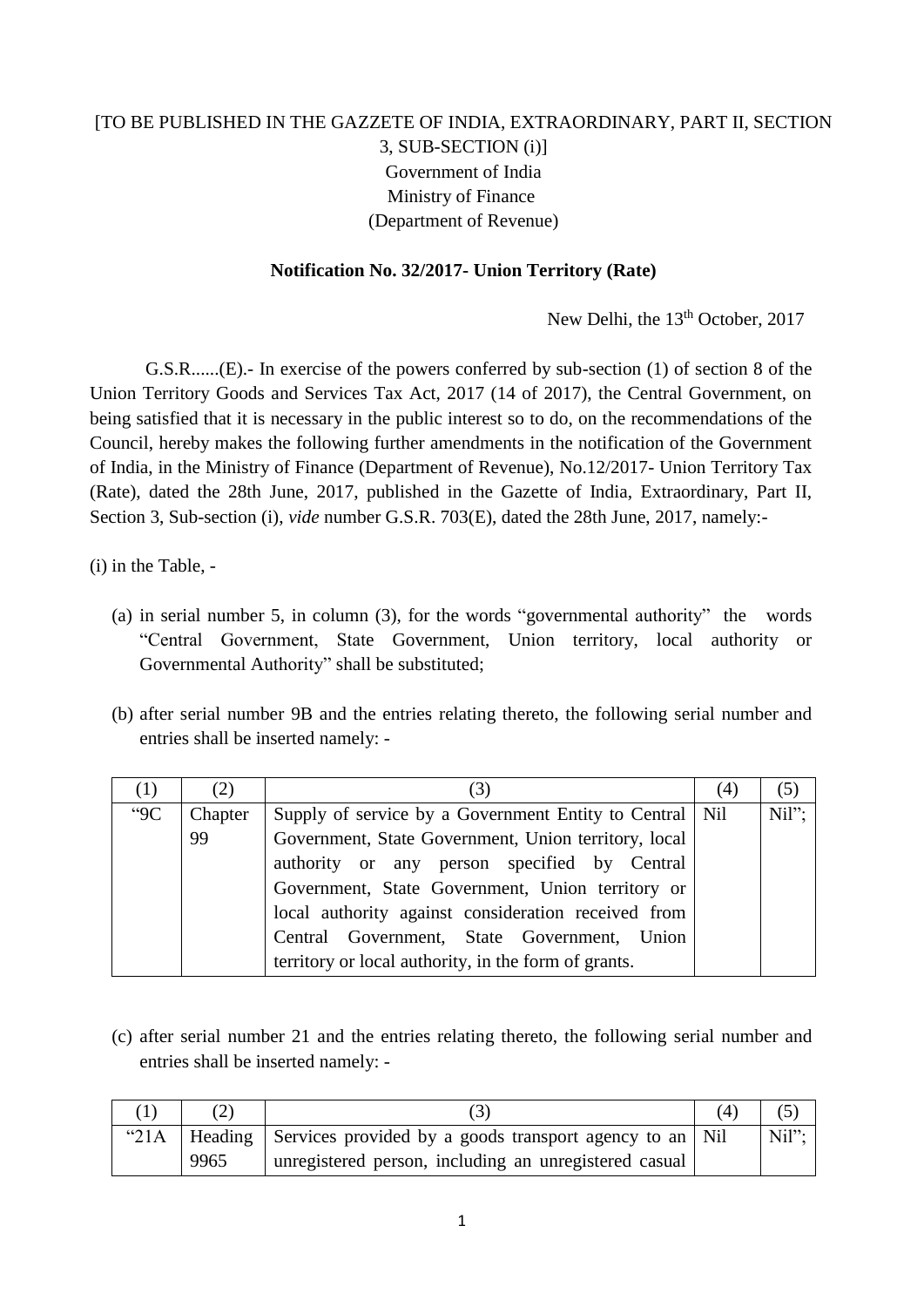| $\alpha$ | taxable person, other than the following recipients,    |
|----------|---------------------------------------------------------|
| Heading  | namely: -                                               |
| 9967     | (a) any factory registered under or governed by the     |
|          | Factories Act, 1948(63 of 1948); or                     |
|          | (b) any Society registered under the Societies          |
|          | Registration Act, 1860 (21 of 1860) or under any        |
|          | other law for the time being in force in any part of    |
|          | India; or                                               |
|          | any Co-operative Society established by or under<br>(c) |
|          | any law for the time being in force; or                 |
|          | any body corporate established, by or under any<br>(d)  |
|          | law for the time being in force; or                     |
|          | any partnership firm whether registered or not<br>(e)   |
|          | under any law including association of persons;         |
|          | (f)<br>any casual taxable person registered under the   |
|          | Central Goods and Services Tax Act or the               |
|          | Integrated Goods and Services Tax Act or the            |
|          | State Goods and Services Tax Act or the Union           |
|          | Territory Goods and Services Tax Act.                   |

(d) after serial number 23 and the entries relating thereto, the following serial number and entries shall be inserted namely: -

|       |      |                                                               | $\left(4\right)$ |       |
|-------|------|---------------------------------------------------------------|------------------|-------|
| "23A" |      | Heading Service by way of access to a road or a bridge on Nil |                  | Nil"; |
|       | 9967 | payment of annuity.                                           |                  |       |

(e) in serial number 41, for the entry in column (3), the following entry shall be substituted namely: -

"Upfront amount (called as premium, salami, cost, price, development charges or by any other name) payable in respect of service by way of granting of long term lease of thirty years, or more) of industrial plots or plots for development of infrastructure for financial business, provided by the State Government Industrial Development Corporations or Undertakings or by any other entity having 50 per cent. or more ownership of Central Government, State Government, Union territory to the industrial units or the developers in any industrial or financial business area.";

- (ii) in paragraph 2, for clause  $(zf)$ , the following shall be substituted, namely: -
	- "(zf) "Governmental Authority" means an authority or a board or any other body,
		- (i) set up by an Act of Parliament or a State Legislature; or
		- (ii) established by any Government,